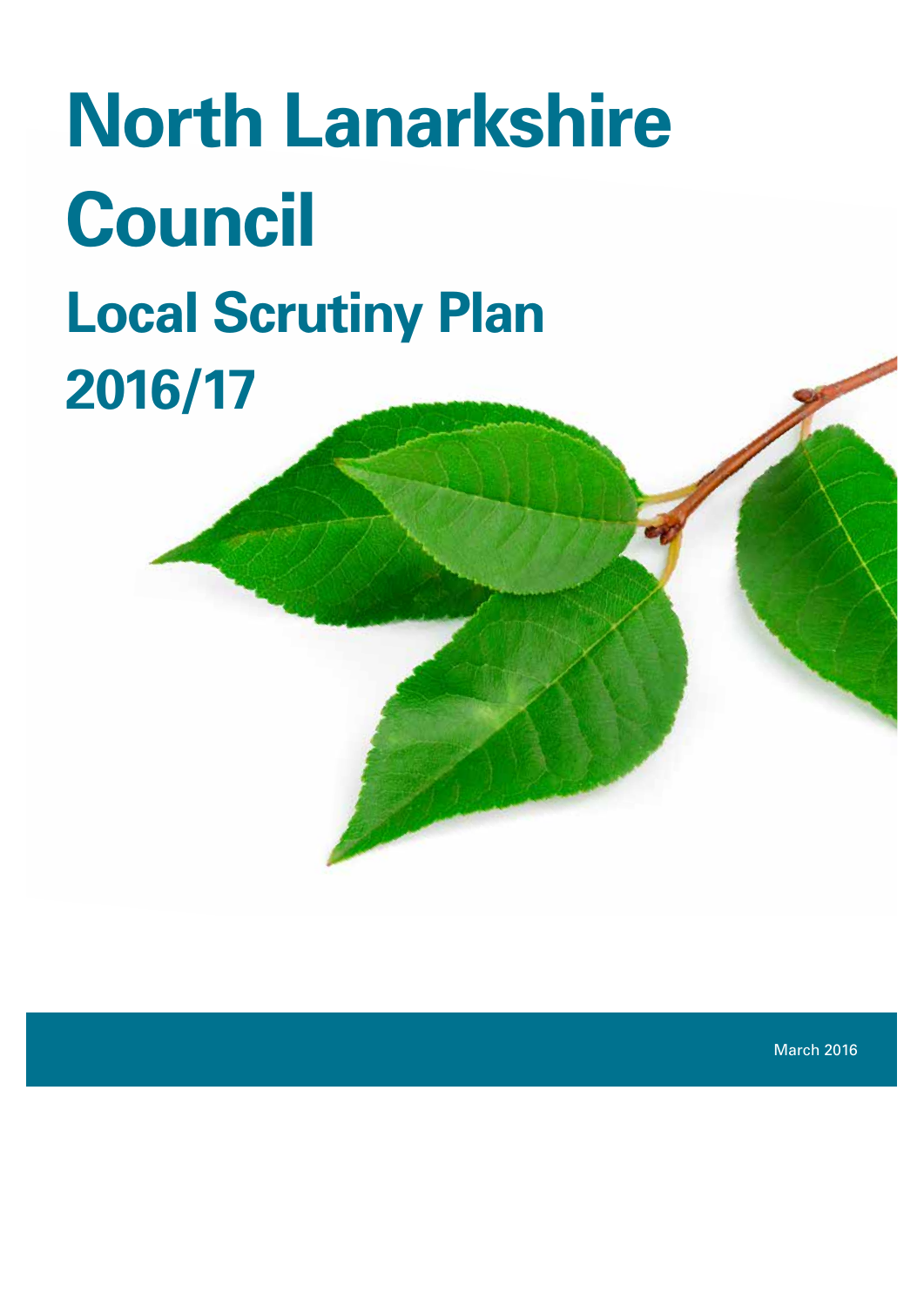## **North Lanarkshire Council**

### **Local Scrutiny Plan 2016/17**

#### **Introduction**

- **1.** This local scrutiny plan sets out the planned scrutiny activity in North Lanarkshire Council during 2016/17. The plan is based on a shared risk assessment undertaken by a local area network (LAN), comprising representatives of all the scrutiny bodies who engage with the council. The shared risk assessment process draws on a range of evidence with the aim of determining any scrutiny activity required and focusing this in the most proportionate way.
- **2.** This plan does not identify or address all risks in the council. It covers only those risk areas that the LAN has identified as requiring scrutiny, or where scrutiny is planned as part of a national programme. Planned scrutiny activity across all councils in Scotland informs the National Scrutiny Plan for 2016/17, which is available on the Audit Scotland website.

#### **Scrutiny risks**

- **3.** Through the previous shared risk assessment, no formal scrutiny activity was identified for the period 2015-2016 over that already planned. The Executive Director of Regeneration and Environmental Services was appointed as Chief Executive and took up post in October 2015 following the retiral of the previous Chief Executive. There have been a significant number of changes at executive director and head of service level within the council over the last two years. The Executive Director of Learning and Leisure has recently resigned. The new Chief Executive is undertaking a major and significant restructure at chief officer level. There is a new leader of the administration. External audit also noted that the motion put forward by the Minority Group that the council should support the recommendations of the Accounts Commission that the chair of councils' audit committees should not be a member of the political administration and appoint a member of the political opposition to be Convener of the Audit and Governance Panel had been defeated. Education Scotland and external audit will consider any weaknesses in governance and management controls arising from the errors made in reporting figures on teacher ratios to the Scottish Government. On account of the issues noted above in relation to leadership and governance the LAN has agreed that there requires to be ongoing oversight and monitoring work on the part of scrutiny partners.
- **4.** External audit reported that the council has acknowledged that risk management arrangements require further development, including the identification and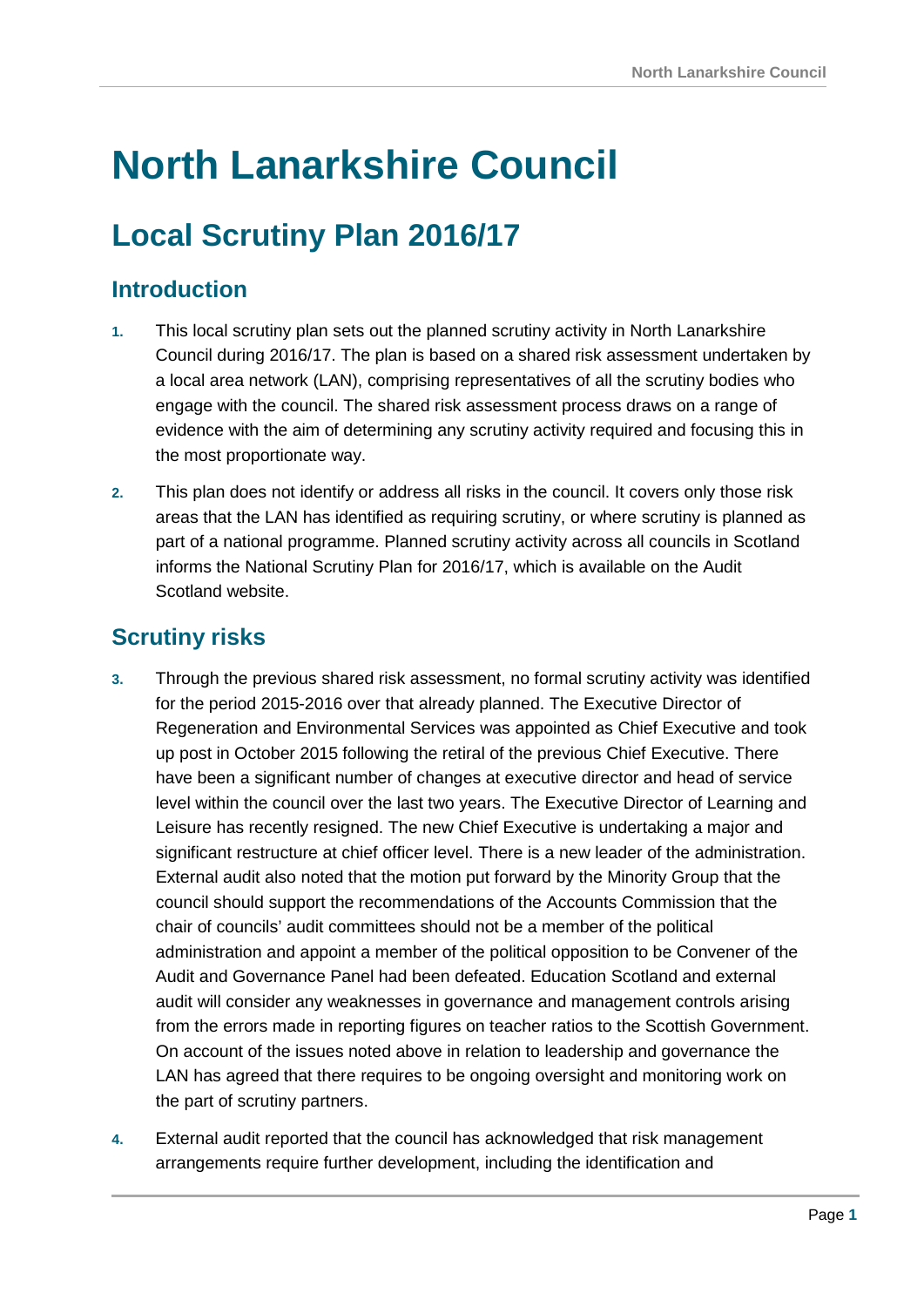management of risks associated with key corporate projects. During the year, external audit undertook a review of the council's decision to amend the existing housing and non-housing property repairs contract. Various issues were highlighted in the report and an agreed action plan was reported to the council's Audit and Governance Panel. The action plan addressed a range of issues including actions designed to ensure sufficient management capacity to progress key priorities, projects and transformational change.

- **5.** The council has recently estimated that savings of £45.578 million could be required over the next two financial years, with £23.840 million specifically relating to 2016/17. Publication of the Scottish Government's local government financial settlement, combined with an anticipated £1 million reduction in spend on the Council Tax Reduction Scheme, increased the council's 2016/17 savings requirement from £23.840 million to £42.478 million. The council consulted widely on savings options totalling £49.708 million for 2016/17 and 2017/18 and the findings of this process have been reported to inform finalisation of the 2016/17 revenue budget. Options totalling £29.744 million are available for implementation in 2016/17. Recognising the level of savings being considered, it is anticipated there will be a further reduction in the workforce commencing 2016/17. This will form part of budget-setting processes for this period. As at 31 March 2015, in its annual accounts, the council made provision for £78 million in recognition of the ongoing commitments arising from the agreed equal pay compensation framework. Significant progress has been made on settling these claims. The level of the provision will be reassessed as at 31 March 2016 and adjusted to reflect the latest information.
- **6.** The integration of health and social care services in Scotland requires to be implemented fully by 1 April 2016. The council is making good progress towards setting up and transferring services to the new integrated joint board for health and social care services, North Lanarkshire Council and NHS Lanarkshire are working in partnership to ensure a consistent approach is implemented across the region. However, significant aspects of health and social care integration still require to be progressed and resolved before the 1 April 2016 implementation date*.* The LAN will continue to monitor progress.
- **7.** In terms of the implementation of the Community Empowerment Act good progress is being made to ensure that the council and North Lanarkshire Partnership are fully equipped and best placed to respond efficiently and effectively to the new statutory duties being introduced through the Community Empowerment (Scotland) Act. A corporate working group is in place to ensure a consistent approach across council services and partners. Early tasks have included raising awareness amongst senior officers, elected members and partner agencies along with the preparation of draft frameworks in relation to participation requests, asset transfer and allotments.
- **8.** In the 2015-2016, the LAN concluded that no specific additional scrutiny work was required beyond the ongoing inspection and support activity that Education Scotland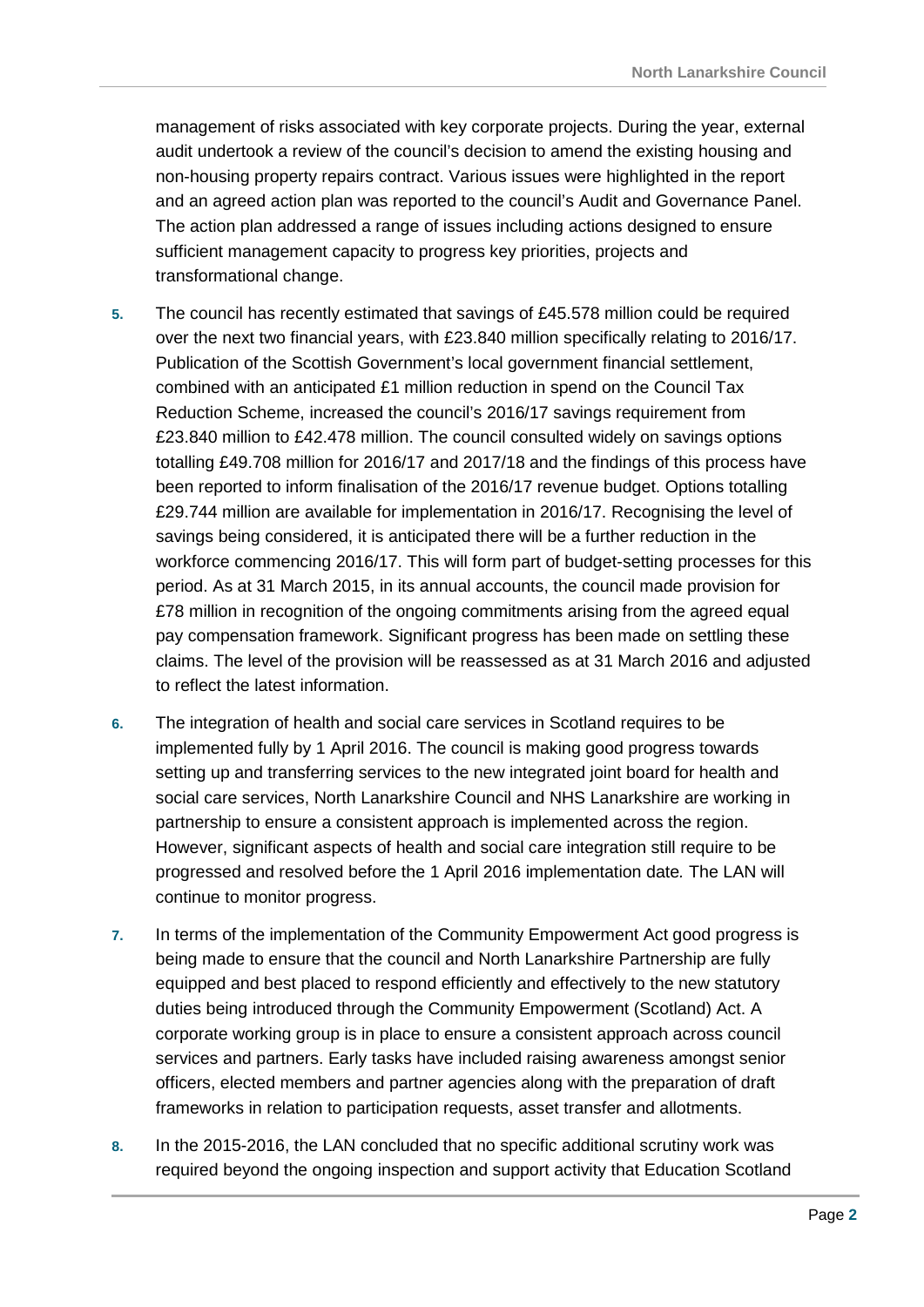provided to the council. Outcomes from most inspections of educational establishments in the last year were positive for children and young people. The council is one of the seven challenge authorities involved in the Scottish Attainment Challenge to raise attainment for the most disadvantaged children. Plans are being implemented to help address this. Work continues to close the gap between North Lanarkshire and the national position in the attainment of young people in national examinations in some indicators. The LAN concluded that no specific additional scrutiny work is required beyond the ongoing inspection and support activity that Education Scotland provides to the council.

- **9.** Overall, children and families services' are performing well as reported in the Joint Children's Services Inspection report in 2015. There are low numbers of children in residential provision with more based in a community setting. There is a good range of community based support services across the age range. The focus on older, young people was particularly positive. There are a small number of recommendations and areas for development to help improve efficiency in processes and the Improvement Action Plan has recently been agreed with the Care Inspectorate. Strategic groups and responsible authorities will be asked to outline how these will be implemented and progress monitored and evaluated.
- **10.** The Scottish Government has confirmed in its funding letters to Alcohol and Drugs Partnerships (ADPs) that the Care Inspectorate will undertake Validated Self-Evaluation (VSE) activity with ADPs. The purpose of this activity is to support the validation of ADP and services' self-assessment of local implementation and service compliance with the Quality Principles: Standard Expectations of Care and Support in Drug & Alcohol Services. The findings from this validation work will be reviewed by the Scottish Government to consider and inform the future programme of national support that will further encourage and support delivery of continued improvements at ADP and service level. It is anticipated that all 30 ADPs will participate. On-site activity is likely to commence in March 2016 with a national overview report completed by the end of 2016. The Care Inspectorate will also provide brief, customised feedback to each ADP in order to help build their capacity for self-evaluation.
- **11.** The Care Inspectorate will work together with partner regulatory agencies to continue to deliver a coordinated programme of joint scrutiny of Community Planning Partnerships and integration joint boards. Partner agencies are reviewing the methodology for joint inspections of Adults' services. As well as joint strategic scrutiny programmes, the Care Inspectorate will also be reviewing its approach to strategic commissioning, reviewing the validated self-assessment of Alcohol and Drug Partnerships and undertaking a variety of thematic programmes of work.
- **12.** HMICS will continue to inspect local policing across Scotland during 2016/17 as part of its rolling work programme. These inspections will examine, amongst other things, local scrutiny and engagement between Police Scotland and councils. HMICS will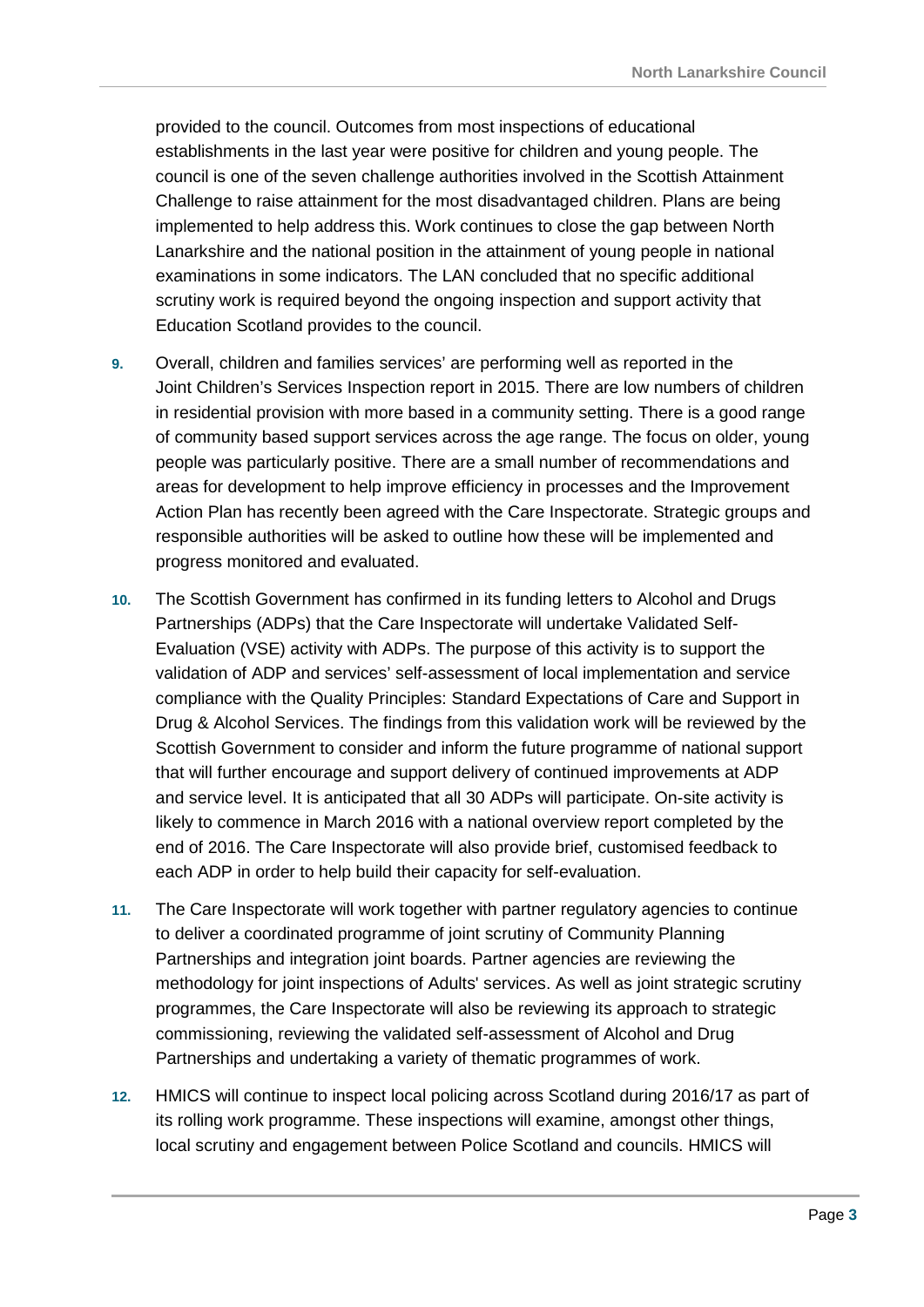identify and notify LANs and the local Policing Divisions to be inspected approximately three months prior to inspection.

- **13.** To assess the risk to social landlord services SHR has reviewed and compared the performance of all Scottish social landlords to identify the weakest performing landlords. SHR has assessed the performance of this council and concluded that no additional scrutiny is required beyond statutory/ongoing work during 2016/17.
- **14.** The SHR has recently sought assurances from the council in relation to performance in aspects of the delivery of its housing options and homelessness service. These were with regard to offers of temporary accommodation being made, its assessment decisions and homelessness waiting list. The council demonstrated awareness of these issues and has plans in place to help address them. It will keep the SHR informed about these.
- **15.** In December 2014, the Accounts Commission concluded its review of Best Value and set out principles for a new approach to auditing Best Value. These principles include the need for more frequent assurance on Best Value across all 32 councils, integrating the audit processes, an increased emphasis on driving improvement, and a strong focus on the quality of service experienced by the public and the outcomes achieved.
- **16.** The new approach will be rolled out from October 2016 but will continue to evolve. It will include assessment each year of aspects of Best Value as part of an integrated annual audit and a public report, (Controller of Audit report to the Accounts Commission) for each council at least once in a five year period that will bring together an overall picture of the council drawn from a range of audit activity. The initial iteration of the rolling programme, which will be reviewed and refreshed annually in response to factors including the SRA, will be presented to the Accounts Commission in April 2016. The results of this current SRA will make a significant contribution to the audit intelligence that will underpin the new approach, and inform the development of the initial programme. 2016 is a transition year. This includes development of the intelligence about each council for the new approach and the handover to new audit appointments. While preparation for the new approach progresses, Best Value audit work will continue. However, appropriate elements of the new approach, such as reporting mechanisms, will also be tested in some councils.

#### **Planned scrutiny activity**

- **17.** As shown in Appendix 1, the council will be subject to a range of risk-based based and nationally driven scrutiny activity during 2016/17. For some of their scrutiny activity in 2016/17, scrutiny bodies are still to determine in their work programmes which specific council areas they will cover. Where a council is to be involved, the relevant scrutiny body will confirm this with the council and the appropriate LAN lead.
- **18.** In addition to specific work shown in Appendix 1, routine, scheduled audit and inspection work will take place through the annual audit process and the ongoing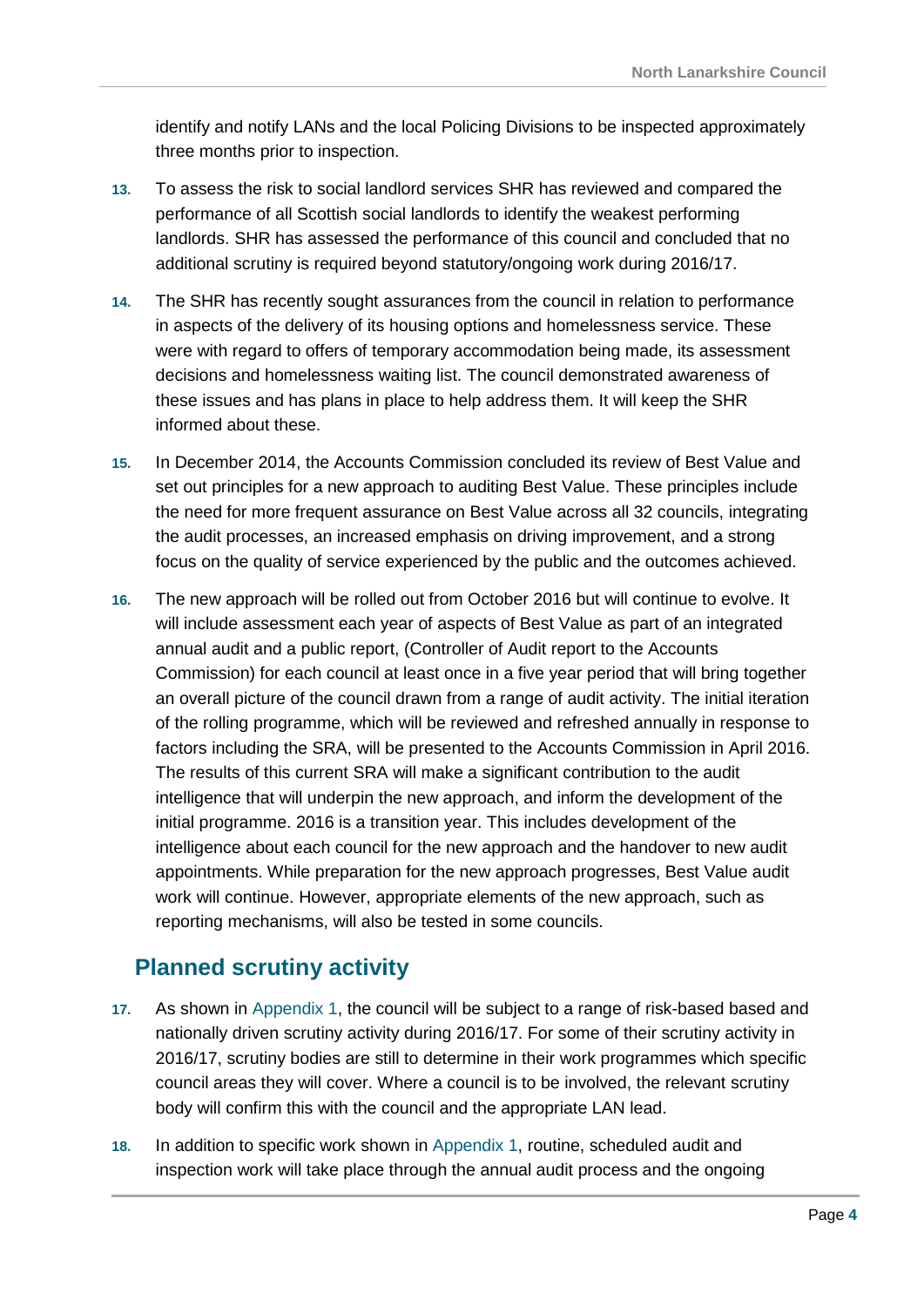inspection of school and care establishments by Education Scotland and the Care Inspectorate respectively. Audit Scotland will carry out a programme of performance audits during 2016/17 and individual audit and inspection agencies will continue to monitor developments in key areas of council activity and will provide support and challenge as appropriate. This will help to inform future assessment of scrutiny risk.

**March 2016**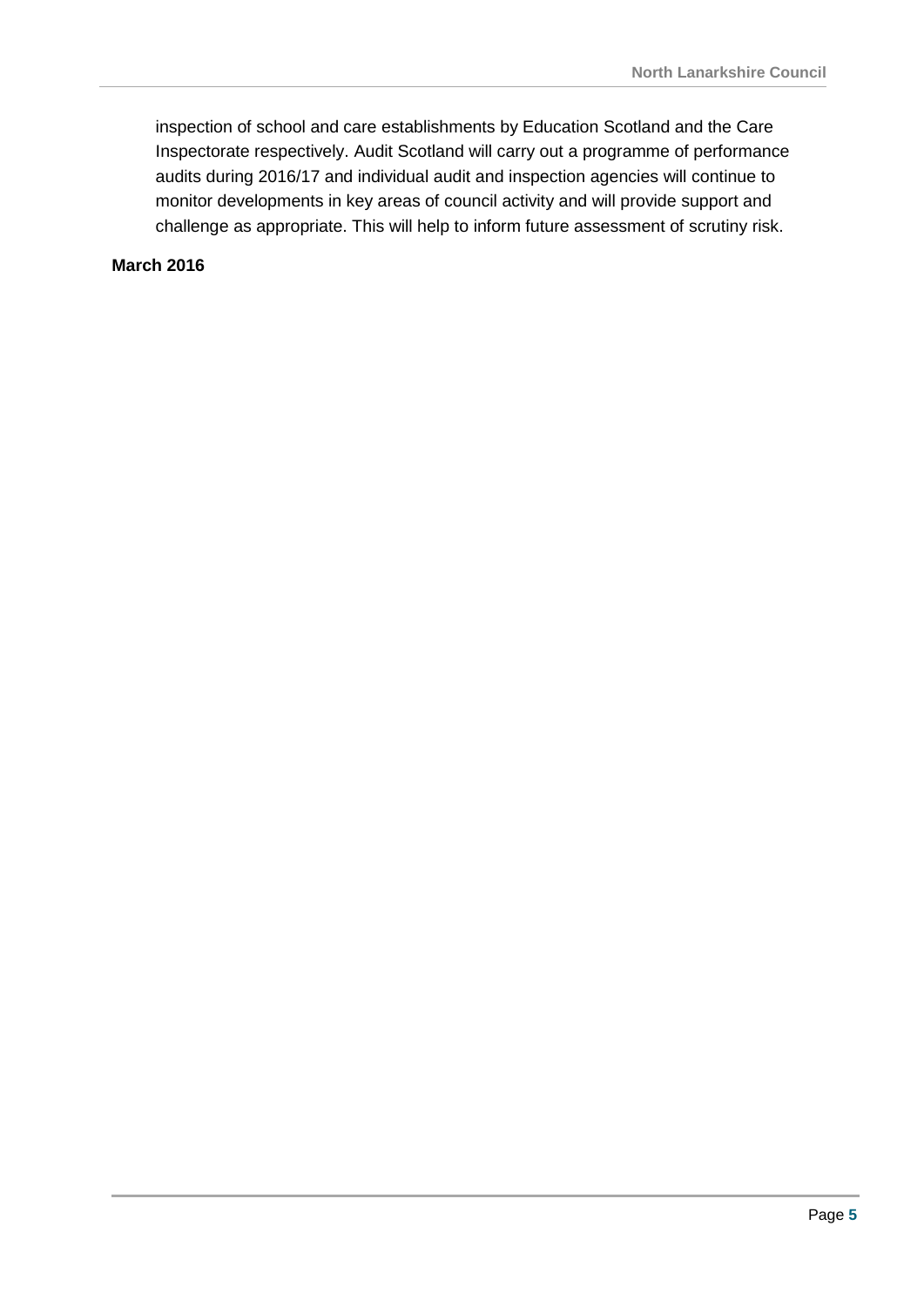#### **Appendix 1: Scrutiny plan**

| <b>Scrutiny body</b>                                        | <b>Scrutiny activity</b>                                                                                                                                                                                                                                                                                                                                                                          | <b>Date</b>               |
|-------------------------------------------------------------|---------------------------------------------------------------------------------------------------------------------------------------------------------------------------------------------------------------------------------------------------------------------------------------------------------------------------------------------------------------------------------------------------|---------------------------|
| <b>Audit Scotland</b>                                       | Audit Scotland plans to undertake performance audit work 2016/2017<br>in three areas covering local government during 2016/17:                                                                                                                                                                                                                                                                    |                           |
|                                                             | a performance audit on early learning and childcare and a<br>follow-up on audit on self-directed support.                                                                                                                                                                                                                                                                                         |                           |
|                                                             | Audit Scotland will also carry out audit work on equal pay,<br>but is still considering the focus and outputs of work in this<br>area. Any engagement with councils is still to be<br>determined. Details of future audit work are available on<br>the Audit Scotland website here.                                                                                                               |                           |
| Care Inspectorate and<br>Healthcare Improvement<br>Scotland | At the request of Scottish Government, the Care<br>Inspectorate is undertaking a programme of Validated<br>Self-evaluation (VSE) across 30 councils to find out the<br>extent to which Alcohol and Drugs Partnerships (ADPs)<br>are embedding the Quality Principles and the impact on<br>improving experiences and outcomes for people who use<br>drug and alcohol services, and their families. | March - December<br>2016. |
| <b>Education Scotland</b>                                   | Education Scotland will be working in partnership with the<br>council to carry out a Validated Self Evaluation (VSE) of<br>educational psychology services as part of a planned<br>programme of work across all council areas. Education<br>Scotland will notify the councils of its VSE plans each<br>academic term.                                                                             | Jan 2017- March<br>2017   |
| Her Majesty's<br>Inspectorate of<br>Constabulary (HMICS)    | Local policing inspections (these will examine, amongst<br>other things, local scrutiny and engagement between<br>Police Scotland and councils).                                                                                                                                                                                                                                                  | To be confirmed           |
| Inspectorate (HMFSI)                                        | Her Majesty's Fire Service No planned inspection of local fire and rescue<br>arrangements in the council's during 2016/17.                                                                                                                                                                                                                                                                        |                           |
| Scottish Housing<br>Regulator (SHR)                         | The SHR will publish the findings of its thematic inquiry<br>work completed during 2015-16. It will carry out further<br>thematic inquiries during 2016-17.                                                                                                                                                                                                                                       | To be confirmed           |
|                                                             | SHR will also review the Charter data submitted by<br>landlords and carry out data accuracy visits during the<br>second quarter of 2016/17.                                                                                                                                                                                                                                                       | Q <sub>2</sub>            |
|                                                             | If the council is to be involved in a thematic inquiry or a<br>data accuracy visit SHR will confirm this directly with the<br>council and the LAN lead.                                                                                                                                                                                                                                           |                           |